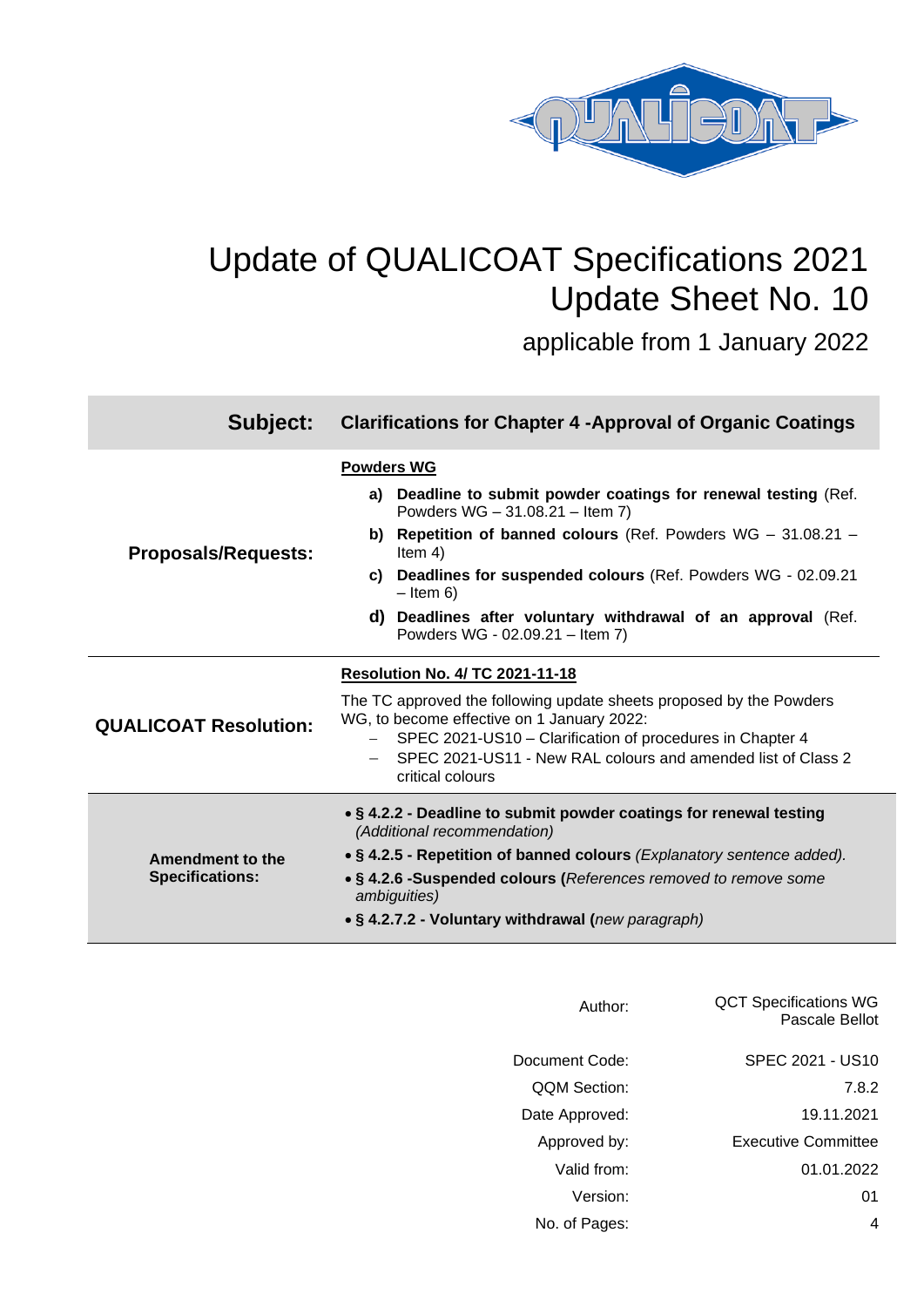

## **4.2.2 Sampling**

There are three options for sampling systems to be tested for renewal of approvals:

- The inspector takes samples of the required colours during routine inspections at the coating plants.
- The inspector takes samples directly at the system manufacturer's premises.
- The powder manufacturer sends organic coating materials and coated panels to the laboratory in charge **preferably by June** expeditiously, from January and not later than June of the current year, together with the relevant technical data sheet for each colour. The data sheet shall include at least the following information: colour, gloss value and curing conditions (including range of times and temperatures). In countries where there is neither a General Licensee nor a testing laboratory, the coating manufacturer sends the selected colours to a laboratory approved by QUALICOAT.

The coating material may be applied to the test panels in the testing laboratory, at a local licensed coater's plant or at the coating manufacturer's premises under the auspices of the inspector according to  $\S$  4.1.6.

## **4.2.5 Banned colours**

QUALICOAT shall publish on [www.qualicoat.net](http://www.qualicoat.net/) the colours currently banned according to § 4.2.4, including colours suspended according to  $\S$  [4.2.6,](#page-2-0) for every approved organic coating P-No. by the end of August.

Within 30 working days after receiving the Florida test results from QUALICOAT, the General Licensee shall inform the powder manufacturer of the unsatisfactory result and of the resulting ban of the failed colour.

The powder manufacturer shall have the banned colour tested again by sending organic materials and coated panels to the testing laboratory before the end of June of the following year. To have the Florida exposure started the following year, the powder manufacturer shall send the banned colours to the testing laboratory before the end of November of the current year.

Banned colours shall not be used under QUALICOAT's approval.

The tables below show the different deadlines until when the powder manufacturer may still produce and sell a single failed colour or a banned colour family and until when a coating applicator may use it.

#### For all classes

| <b>DEADLINES</b>                                              |                      |                                        |                      |                                                             |                      |
|---------------------------------------------------------------|----------------------|----------------------------------------|----------------------|-------------------------------------------------------------|----------------------|
| <b>Production of</b><br><b>QUALICOAT approved</b><br>products |                      | Sale of QUALICOAT approved<br>products |                      | Use of QUALICOAT approved<br>products by coating applicator |                      |
| Single failed<br>basis colour                                 | Remaining<br>colours | Single failed<br>basis colour          | Remaining<br>colours | Single failed<br>basis colour                               | Remaining<br>colours |
| $30.09$ . $xx$                                                |                      | $30.03$ .yy                            | ---                  | End of original<br>shelf life                               | ---                  |

 $xx =$  current year  $yy =$  following year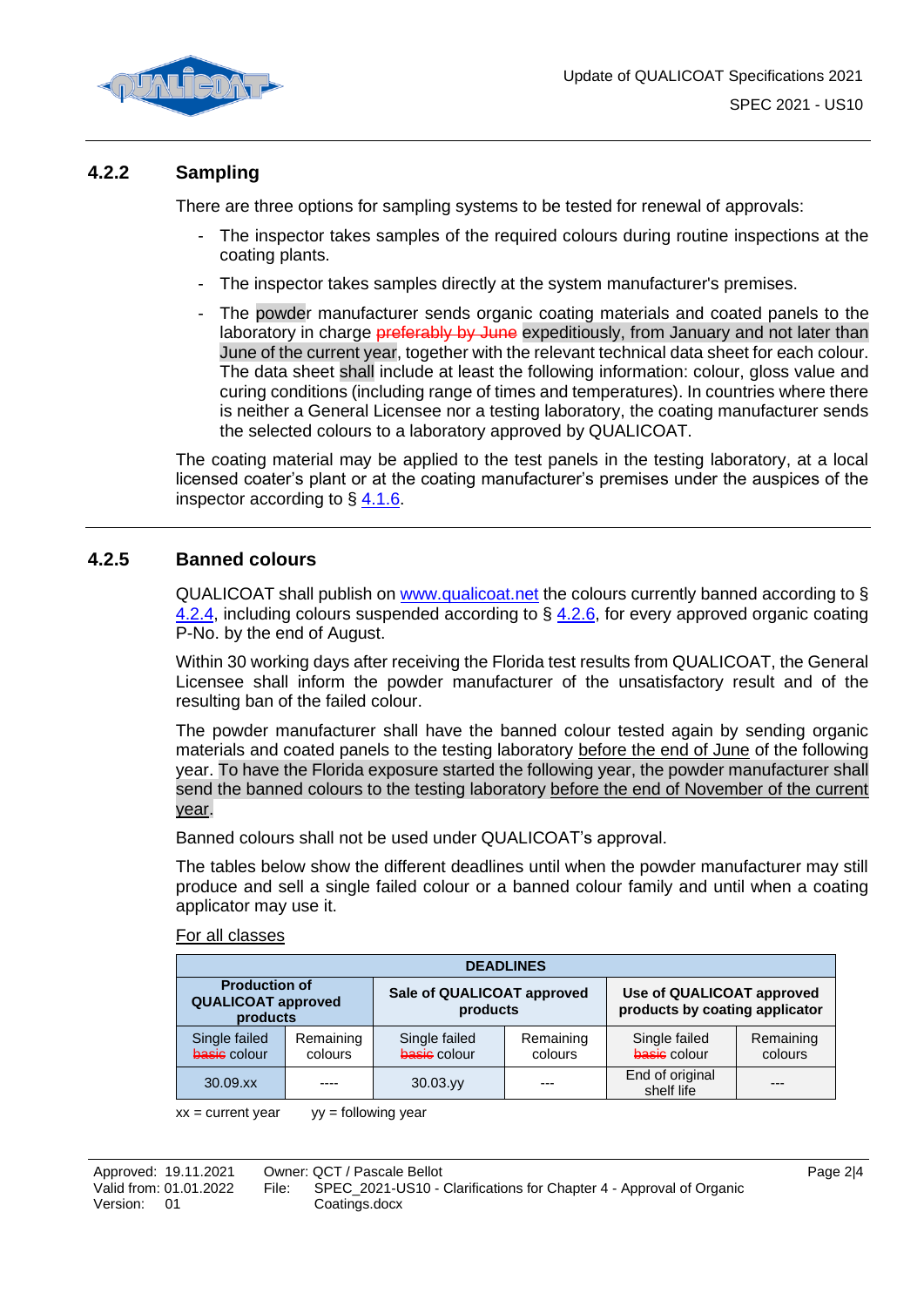

#### For a class 2 or 3 banned colour family

| <b>DEADLINES</b>           |                                                               |                                               |                                                        |                                                             |                                                        |
|----------------------------|---------------------------------------------------------------|-----------------------------------------------|--------------------------------------------------------|-------------------------------------------------------------|--------------------------------------------------------|
|                            | <b>Production of</b><br><b>QUALICOAT approved</b><br>products | <b>Sale of QUALICOAT</b><br>approved products |                                                        | Use of QUALICOAT approved<br>products by coating applicator |                                                        |
| Single<br>failed<br>colour | Remaining<br>colours of the<br>banned colour<br>family        | Single failed<br>colour                       | Remaining<br>colours of the<br>banned colour<br>family | Single failed<br>colour                                     | Remaining<br>colours of the<br>banned colour<br>family |
| $30.09$ . $xx$             | $31.12$ .xx                                                   | $30.03$ .yy                                   | $30.03$ .yy                                            |                                                             | End of original shelf life                             |

 $xx =$  current year  $yy =$  following year

## <span id="page-2-0"></span>**4.2.6 Suspended colours**

A colour shall have the status "suspended" in case of:

- an unsatisfactory accelerated weathering test, with samples sent to Florida for the natural weathering test;
- satisfactory results of the laboratory tests on a banned colour, with samples sent to Florida for the natural weathering test.

Like banned colours, suspended colours shall not be used under QUALICOAT's approval as stipulated in § 4.2.5. However, they shall not be considered when counting colours for the withdrawal of an approval  $\frac{1}{2}$  according to  $\frac{1}{2}$  4.2.7.

Suspended colours shall be indicated with an asterisk in the list of approved powder coatings published on [www.qualicoat.net.](http://www.qualicoat.net/)

The number of suspended colours and the duration of suspension shall be limited as follows:

|                | <b>Number of suspended</b><br>colours allowed by P-No. | <b>Maximum duration of</b><br>suspension |
|----------------|--------------------------------------------------------|------------------------------------------|
| Class 1        | Maximum 2                                              | Two years                                |
| Class 1.5      | Maximum 3                                              | <b>Three years</b>                       |
| <b>Class 2</b> | Maximum 4                                              | Four years                               |

If these limits are exceeded, the colours concerned shall be banned.

Suspended colours that meet the requirements after the full natural weathering test period shall have their suspension lifted after the Florida Working Group's meeting.

Suspended colours that fail again in the Florida test shall be banned.